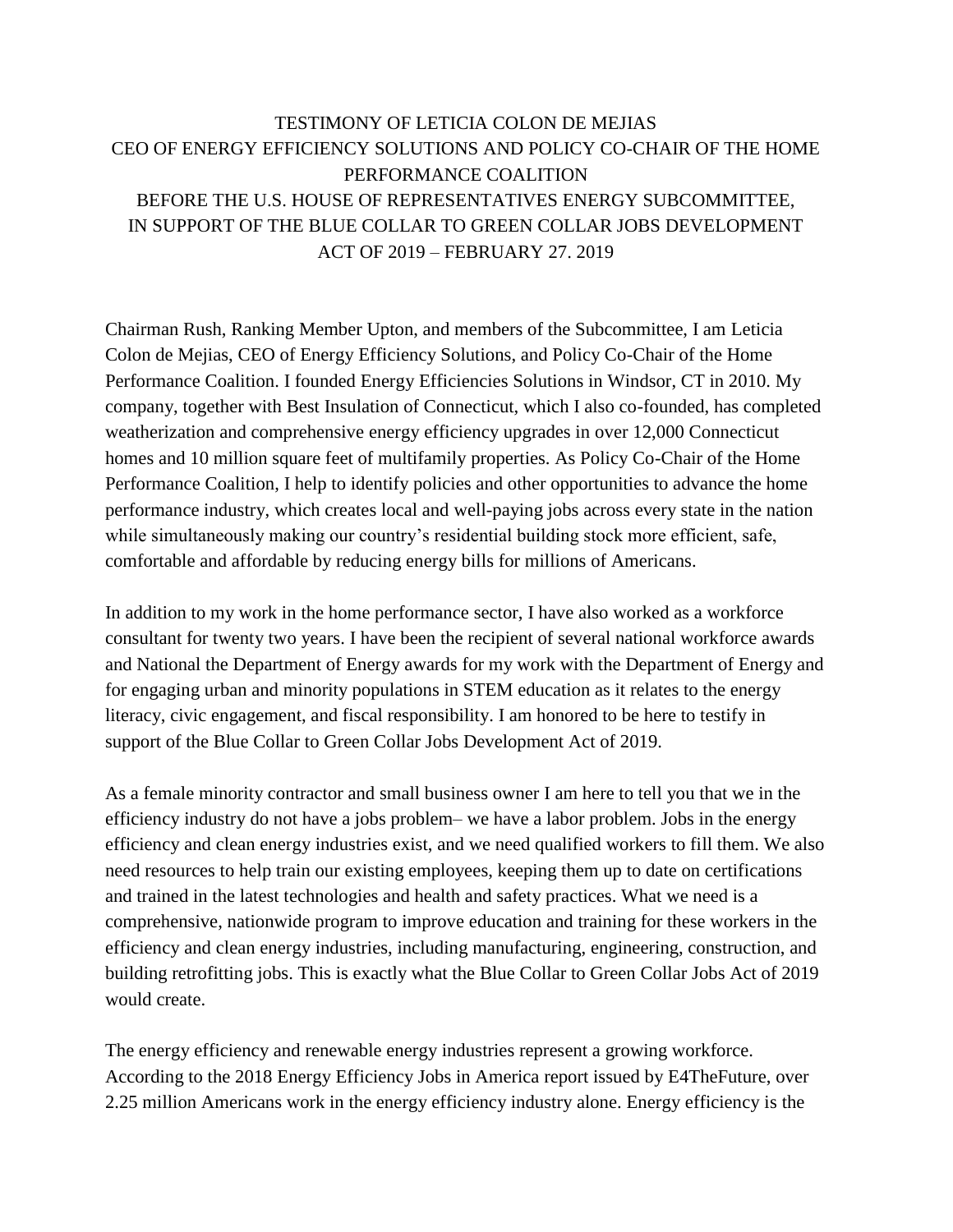fastest growing jobs sector in energy, adding more new jobs in 2017 than the renewables and fossil industries.<sup>1</sup> Efficiency workers now outnumber elementary and middle school teachers and are nearly double those in U.S. law enforcement. Importantly, these jobs are local - 99.7% of U.S. counties have energy efficiency jobs. We have a real need to ramp up implementation of workforce programs that prepare career changers, women, veterans, and other job seekers for the roles which need to be filled if we are to meet our nation's demand for reliable and resilient energy production.

I currently serve as the Policy Chair for the Connecticut Energy Workforce Consortium. In this role I have heard countless energy business owners explain the difficulties they have in hiring staff that have the proper credentials and training required to work in the energy industry. Many of these businesses are small. In fact, a large majority of energy efficiency businesses across the country have fewer than 20 employees. These small businesses are the backbone of our country, but they are also the ones that are in need of assistance when it comes to making new hires and investing in the education and training of their existing employees.

One of the main pillars of the Blue Collar to Green Collar Jobs Act of 2019 is an energy workforce grant program, which would provide just such assistance to businesses that are seeking to educate and train new hires and existing employees in the energy efficiency and renewable energy industries. By covering the wages for these workers during the time they are receiving training, this grant program would significantly help small and medium sized businesses invest in their employees, allowing workers to expand their skill set, do better work, and earn higher wages in the long run.

Of particular importance, which I am pleased to see represented in the legislation, is to give priority to businesses that recruit employees from local communities, minorities, women, and veterans. These are often the hardest working people in our society, who already have a vested interest in bettering their communities. With the proper training, they can excel at positions in the clean energy economy, improving not just their own community, but the nation more broadly.

In addition to helping businesses invest in their employees, we also should be taking steps to engage and educate our young people, as today's youth are tomorrow's workforce. As a contractor and workforce consultant I have spent the last twenty years encouraging underrepresented groups, including ethnic minorities and women, to enter into the science, technology, engineering, and mathematics (STEM) fields. Through Green Eco Warriors, of which I serve as the President and co-founder, I have helped educate over 10,000 children in

 $\overline{a}$ 

<sup>1</sup> E4TheFuture. "Energy Efficiency Jobs in America 2018." September 2018. https://e4thefuture.org/wpcontent/uploads/2018/09/EE-Jobs-in-America-2018.pdf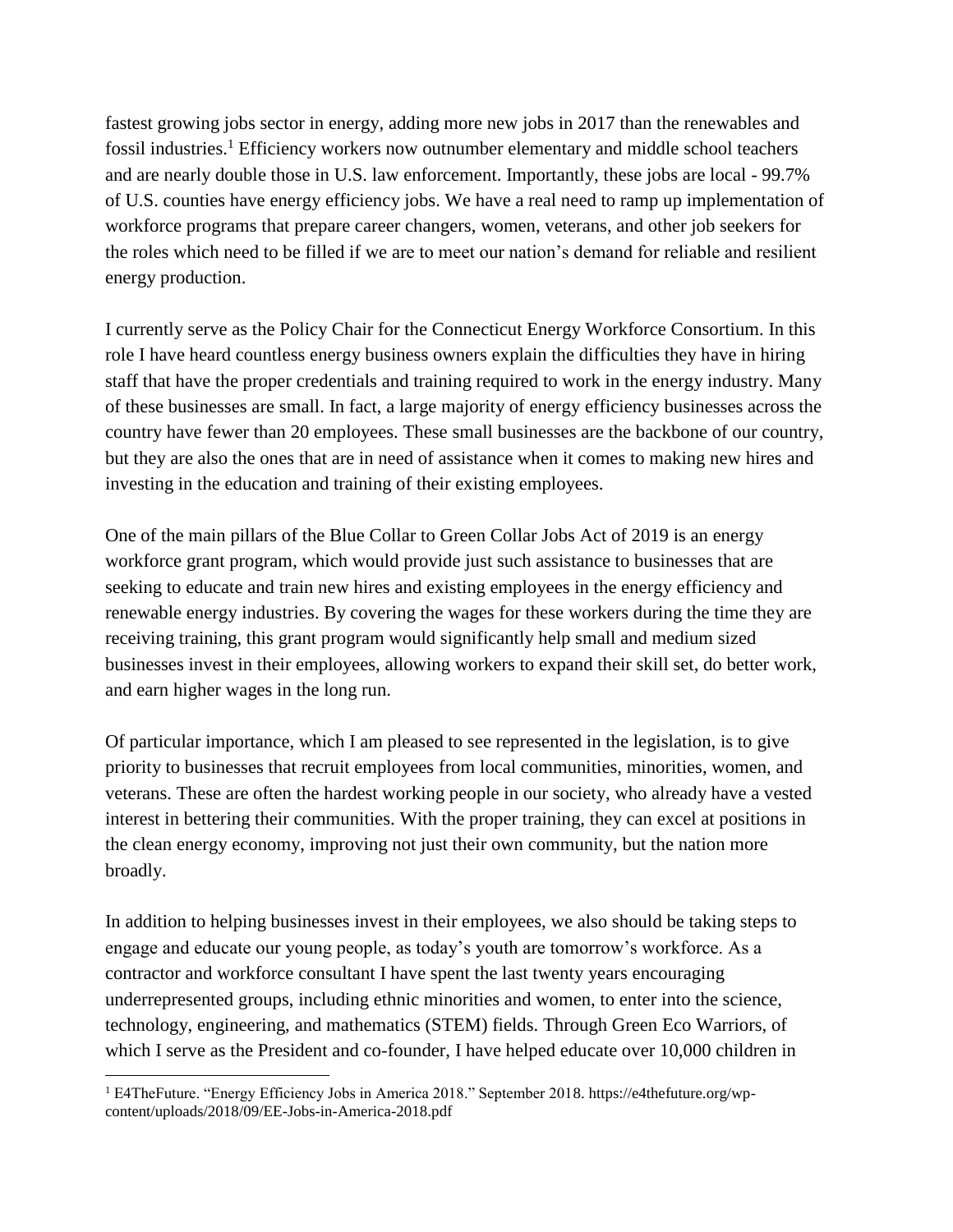over 100 schools, and I continue to work hard to encourage our country's education system to better equip students with the skills, mentorships, training, and technical expertise needed to fill jobs in our emerging clean energy economy.;

What I have learned is that we must work together nationally on these goals. I fully support the objectives embodied in the Blue Collar to Green Collar Jobs Act, and strongly agree that:

**We should** strengthen and more fully engage the Department of Energy programs and national labs in carrying out the Department's Minorities in Energy Initiative.

**We should** implement direct assistance (including financial assistance awards, technical expertise, and internships) to educational institutions, local workforce development boards, State workforce development boards, nonprofit organizations, labor organizations, and apprenticeship programs.

**We should** establish a clearinghouse to maintain and update information and resources on training and workforce development programs for energy-related jobs; Develop a comprehensive understanding of the workforce needs of energy-related industries and job opportunities by State and by region and publish an annual report on job creation in the energyrelated industries.

**We should** solicit input from the Secretaries of Education, Commerce, Labor, the National Science Foundation, and energy-related industries to develop best practices and grade-specific guidelines for teaching energy efficiency and conservation initiatives to educate students and families.

**We should** take special care to engage underserved populations and give special consideration to increasing outreach to minority-serving institutions and training providers and make resources available with the objective of increasing the number of skilled minorities and women trained for jobs in energy-related industries; Encourage additional opportunities for MSI students to participate in industry internships and cooperative work-study programs; Partner with the national laboratories to increase underrepresented groups' participation in internships, fellowships, traineeships, and employment opportunities.

**We should** give special consideration to increasing outreach to employers and job trainers preparing displaced and unemployed energy workers for emerging energy-related jobs; make resources available to institutions serving displaced and unemployed energy workers with the objective of increasing the number of individuals trained for jobs in energy-related industries.